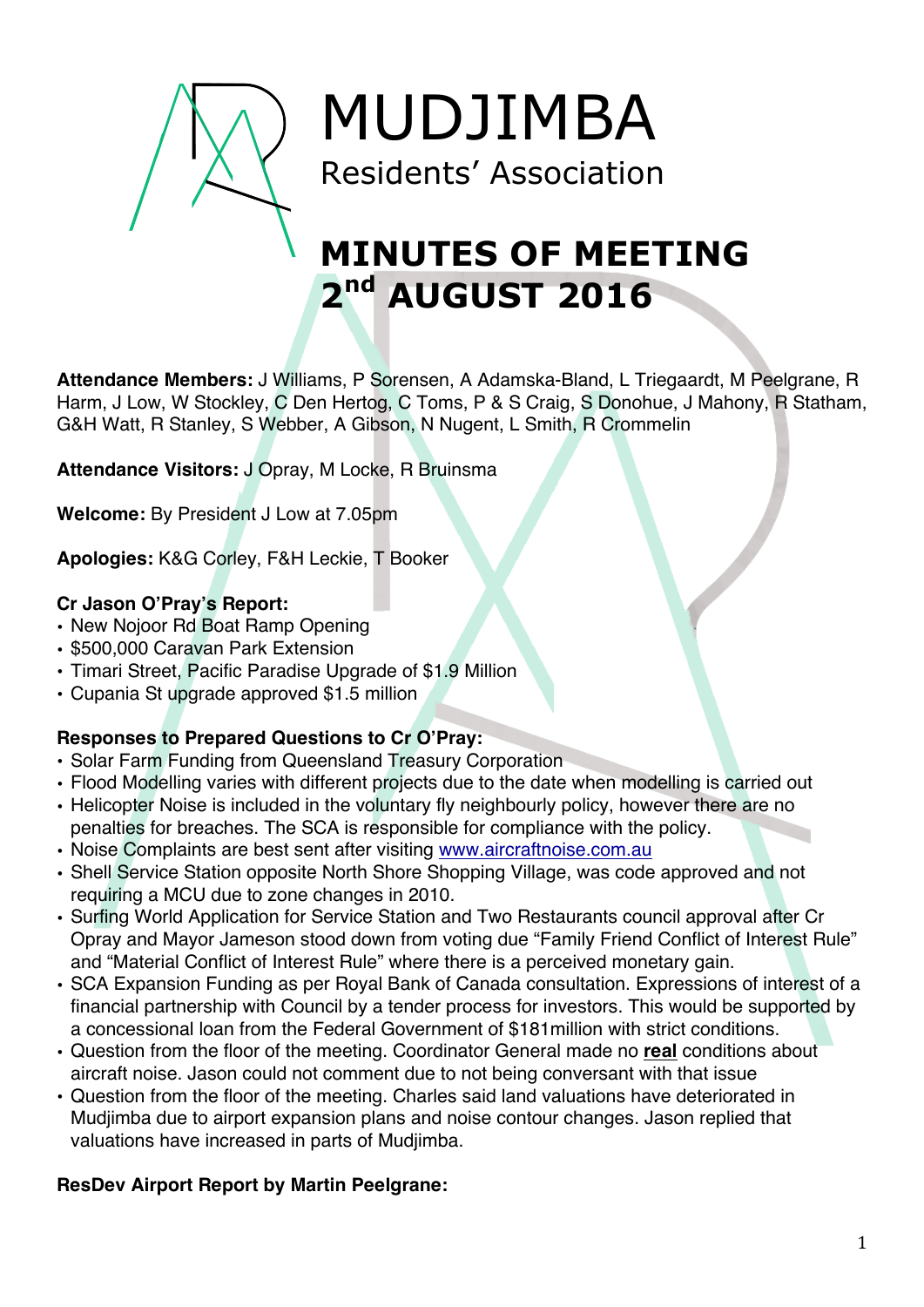- EIS was approved by State Coordinator General and by the Federal Minister for the Environment after being approached by our new Federal Member,Ted O'Brien.
- The Royal Bank of Canada is trying to arrange a partnership of financiers for the expansion project.
- SCRC's Greg Laverty said the Airport made \$1.5million profit, with over 50% coming from car parking revenue.
- ResDev and the MRA are concerned about the penalties for not carrying out the EIS conditions laid down by the Coordinator General.
- Airservices Australia is unhelpful in dealing with helicopter noise and forwards a standard non effective response to all complaints. Airservices do not have any control over the local helicopter operator with constant breeches of the fly neighbourly policy.
- Action to be taken: Try to enforce the conditions of the EIS with moving the operator to the west of the Airport. Try to have a proper night time noise curfew legislated for all operations at this airport. Continue to get media attention. Attempt to photograph any very low flying helicopters and aircraft flying below regulated height and performing illegal and dangerous manoeuvres over homes.
- Approach your Superannuation Fund and tell them you do not want them to invest in the Sunshine Coast Airport.

#### **MCU15/0069 Surfing World Development:** Heather Watt reported for Surfrider Place.

- This MCU was approved at a SCRC open meeting with the Mayor and Jason O'Pray abstaining.
- A group of residents have banded together to appeal this decision due to the disregard of and non compliance with Maroochy Plan 2000. Before this happens the council will wait for any amendments made to the application by the proponent.
- There is considerable disappointment displayed by residents over the lack of local representation by our local councillor to support the community with this issue

### **"Cricklewood Green" proposed development on Lot 12 Mudjimba Beach Road:**

• Louis Triegaardt presented plans for an ECO type gated housing estate which would be a break from convention. He is disappointed with the SCRC for rejecting this in favour of total clear felling and soil filling the area. Louis has complied with council's requirement to have community consultation before the development application is submitted.

#### **Minutes of the last meeting:**

- Accepted as emailed and posted on our website
- Peter questioned whether our \$5,400 grant for airconditioning upgrade has been deposited in our bank account. Peter and Louis to follow up.
- Moved Adriana, seconded Peter, Carried

### **Treasurer's Report:**

- As distributed and read
- Balance at end of July \$5,999.67
- Moved Louis, Seconded John, Carried

### **Hall Manager's Report by Jackie Williams**

- The annual SCRC audit was carried out and all flagged items completed. The MRA was applauded for almost perfect compliance with council requirements.
- Hall maintenance items, screen door locks, blocked toilet, pest control, test and tag, damaged table, and front door mat attended to.
- Moved Jackie, seconded John, Carried